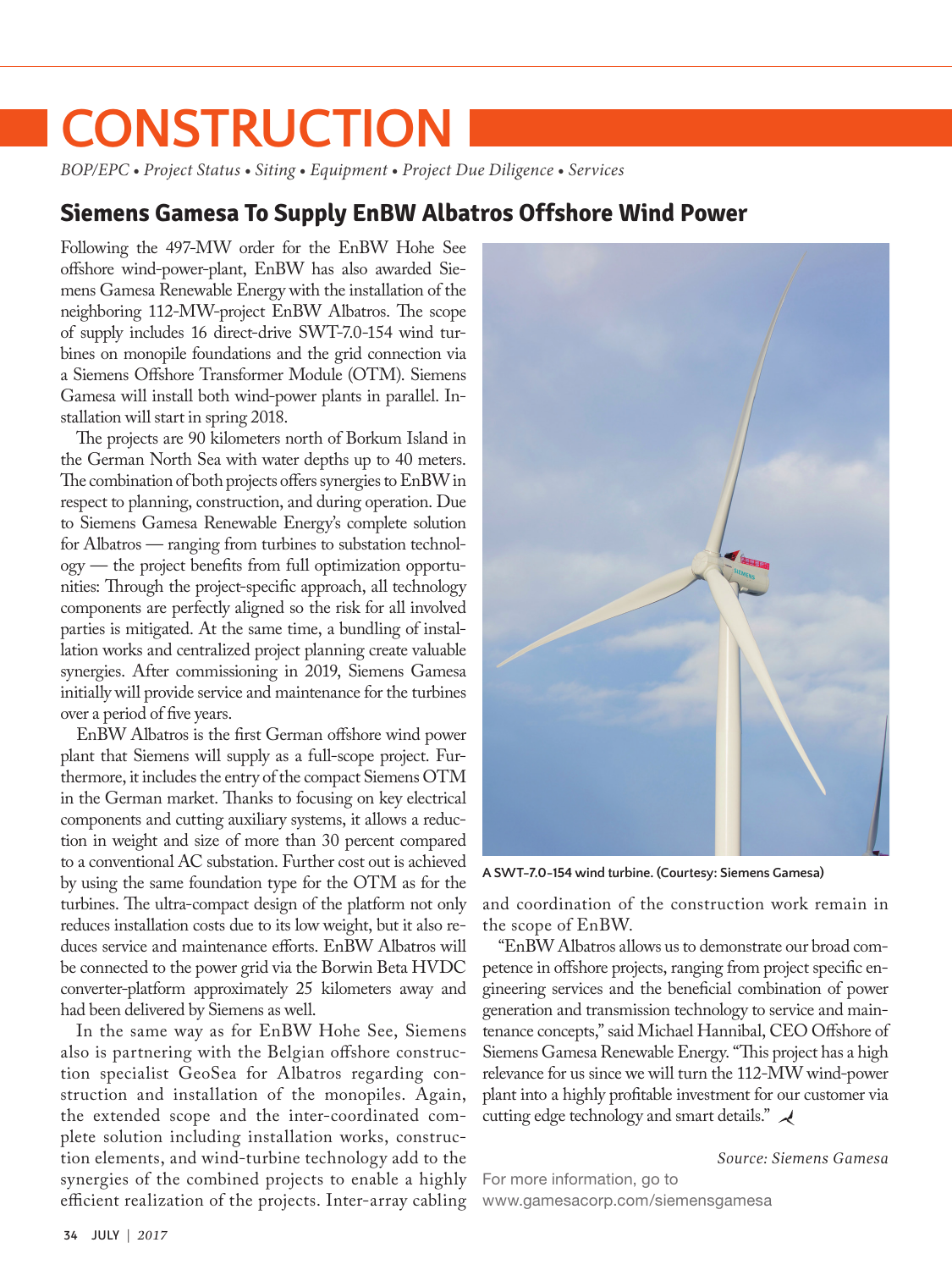# **Concrete for Taller Towers Could Help Expand Wind Energy Nationwide**

Sri Sritharan called up a digital map of the United States and pointed to a dark blue band running through the middle of the country.

That's wind country. The blue band runs east from the Rockies to just south of the Great Lakes, then around Arkansas and down to south Texas. It shows where there's potential capacity for wind turbines 80 meters (about 262 feet) above the ground. That height is the current standard. You can see those towers all over Iowa.

But look at another map, Sritharan said, who is the Wilkinson Chairman in Iowa State University's College of Engineering, a professor of civil, construction and environmental engineering and the interim assistant dean for strategic initiatives. When turbines are 140 meters (about 459 feet) off the ground, that blue band expands to the Southeast, moves around the Appalachians and covers parts of the Northeast, according to studies by the U.S. Department of Energy's National Renewable Energy Laboratory based in Golden, Colorado.

"These slides are starting to create a lot of interest," Sritharan said. "Taller turbine towers can enable wind energy production in all 50 states, including those in the Southeast."

Winds at higher elevations, generally, are stronger and more consistent, even in wind-rich states such as Iowa and Texas. In fact, Sritharan said a 20-meter increase (about 66 feet) in tower height creates a 10 percent boost in Iowa energy production.

And so Sritharan has been leading development of new concrete tower technology capable of reaching those heights.

He calls the technology "Hexcrete," which can also be combined with steel tubular technology to create hybrid wind-turbine towers.

The basic idea of Hexcrete is that it's

assembled from precast panels and columns made with high-strength or ultra-high-performance concrete. Those panels and columns can be cast in sizes that are easy to load on trucks. They are tied together on-site by cables to form hexagon-shaped cells. A crane can stack the cells to form towers as high as 140 meters.

Sritharan has just completed an 18-month study of Hexcrete supported by \$1 million from the U.S. Department of Energy, \$83,500 from the Iowa Energy Center, and \$22,500 of in-kind contributions from Lafarge North America Inc. of Calgary, Alberta, Canada. The project's industry partners also include the Siemens Corp.'s Corporate Technology center in Princeton, New Jersey; Coreslab Structures (OMAHA) Inc. of Bellevue, Nebraska; and BergerABAM of Federal Way, Washington.

#### **LAB TESTS, ECONOMIC STUDIES**

Sritharan and his research group have pushed and pulled an assembled test section with 100,000 pounds of force for more than 2 million cycles. The test section passed that fatigue test. The researchers also have tested a full-scale, cross-section of a tower cell for operational loads and extreme loads for a 2.3 MW Siemens turbine. Again, Hexcrete passed the tests.

"The testing was very successful," Sritharan said. "The testing did show the system will work as we expected. There are no concerns about the cable connections or the concrete panels and columns."

The technology also looked good in economic studies.

"Our study shows the Hexcrete option at heights of 120 to 140 meters (about 394 to 459 feet) will be cost competitive," he said.

The Iowa State researchers used

models from the National Renewable Energy Laboratory to calculate the levelized cost of energy. The levelized cost is the total cost of installing and operating an energy project over its expected life.

The researchers also worked with about a dozen wind-energy companies to evaluate the models and confirm the economic findings were realistic.

Sritharan said the models show using Hexcrete technology to build 120- to 140-meter wind-turbine towers could drop the levelized costs 10 percent to 18 percent under the costs of current 80-meter technologies.

#### **A PROTOTYPE TOWER**

With the lab and economic studies showing positive results, Sritharan said he's working to form a university-industry partnership to build a prototype Hexcrete tower. He said the tower would likely be 100- to 120-meters high (about 328 to 394 feet). And it could be entirely Hexcrete, or it could be a hybrid tower with a Hexcrete base and a tubular steel top.

With appropriate financing, Sritharan said a prototype tower could be built in about a year. It could even be built in the Southeast.

That could be a good demonstration of the wind maps that, for example, show little potential for Alabama wind energy at 80 meters, a little potential in the northeast corner of the state at 110 meters (about 361 feet) and nearly statewide potential at 140 meters.

"Tall towers can add more capacity for renewable energy in all states across the nation," Sritharan said.

*Source: Iowa State University* For more information, go to www.news.iastate.edu